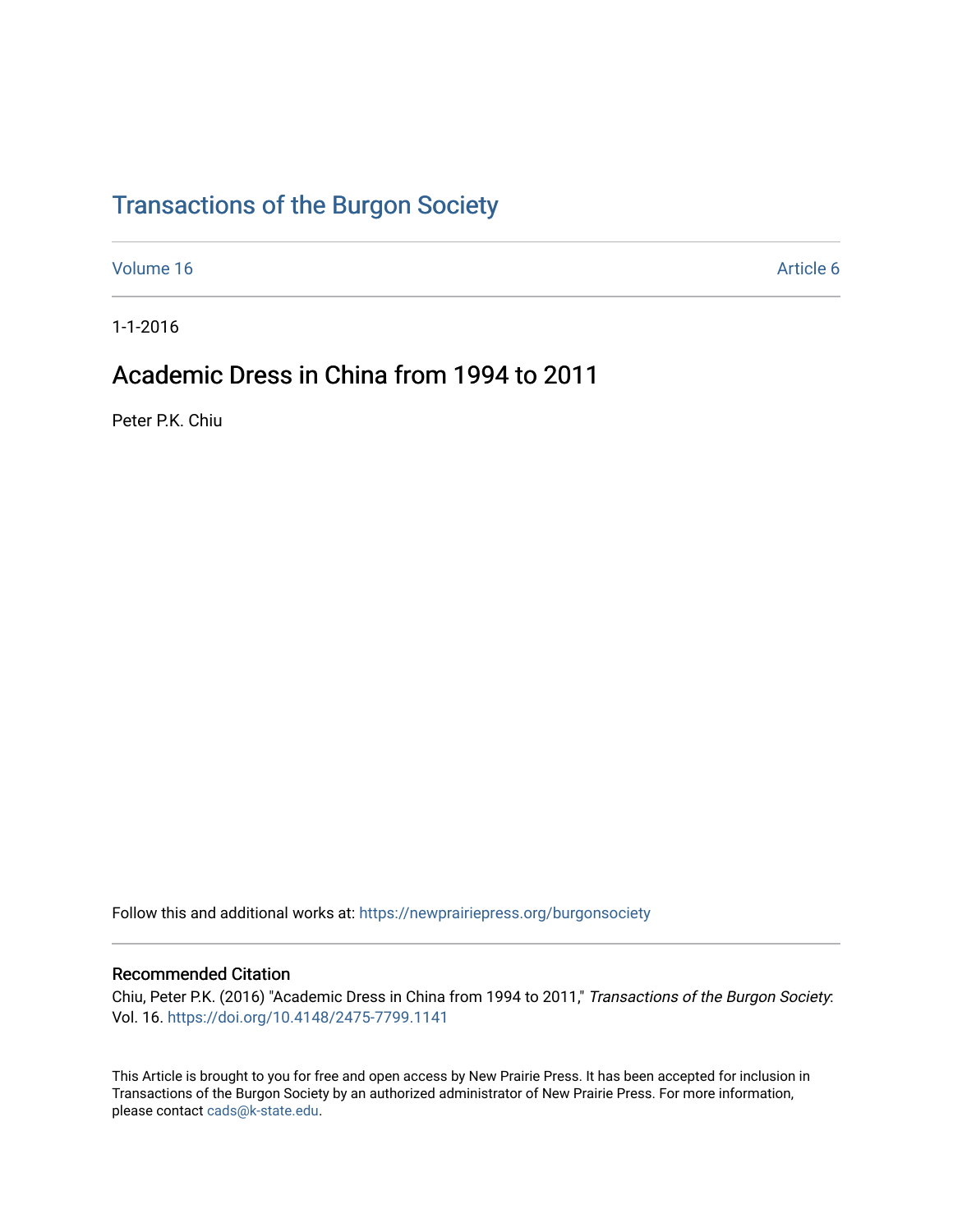## **Academic Dress in China from 1994 to 2011**

### By Peter P. K. Chiu

This article reports the development of academic dress in China<sup>1</sup> from the year 1994 to<br>2011. China has two self-governing special administrative regions (Hong Kong and<br>Measu) and elsing spurmitus sum Triuma these three a This article reports the development of academic dress in China<sup>1</sup> from the year 1994 to Macau), and claims sovereignty over Taiwan; these three areas are not included in this study because the laws of China do not apply directly in them. As a result, academic dress in these areas has been influenced by different parts of the world. For example, the University of Hong Kong was strongly influenced by universities from the United Kingdom. Two important dates marked milestones in the development of the academic degree as well as in academic dress in China. On 12 February 1980, the 13th Plenary Session of the Standing Committee of the 5th National People's Congress formally adopted the Regulations of the People's Republic of China on Academic Degrees, which became effective in January 1981,<sup>2</sup> and hereinafter are referred to as 'the regulations'. This was followed by a notice on 'Recommendations for using academic dress in China' issued by the government in 19943 which set a framework for the use of academic dress in China, and are hereinafter referred as 'the recommendations'. Following the regulations and recommendations, academic dress has been enhanced in different aspects. This article will be based on the only

My deepest gratitude goes to Professor Bruce Christianson, who at the time was Dean of Studies, the Burgon Society, for his kind encouragement, care, and support. I would also like to extend my sincere thanks to the examiners who made a critical study of the FBS dissertation on which this article is based, and provided a number of valuable comments. New observations and findings were achieved because of all this. Furthermore, I wish to extend my heartfelt thanks to Dr Zhang Lei (张磊博士) and Dr Sun Xin (孙昕博士) of the Tsinghua University, China. We had a wonderful discussion and they introduced me to the three important books in this area. Without such invaluable information, this research project could not be completed with such results. Last but not least, I wish to thank Ms. Maureen Lam, my colleague who introduced Dr Zhang to me and shared with me her insight into the education system in China, which is rather complicated nowadays, as well as for proof-reading the article with many valuable comments.

<sup>1</sup> Officially the People's Republic of China.

<sup>2</sup> Official website <npc.gov.cn/englishnpc/Law/2007-12/13/content\_1384052.htm>.

<sup>3</sup> The Academic Degrees Committee of the State Council, "Notice Regarding Recommendations on Using Academic Dress" (1994), No. 22, 国务院学位委员会办公室《关于推荐使用学位服的通知》(学位办〔1994〕22号)[An official English translation of the document is not available in the website. The English title and the contents of the document were translated from Chinese by the author and appear in this article as Appendix B. The title is translated slightly differently from the translation by Charles Ko in 'The Development of Academic Dress in China', *TBS*, 14 (2014), pp. 60–68.]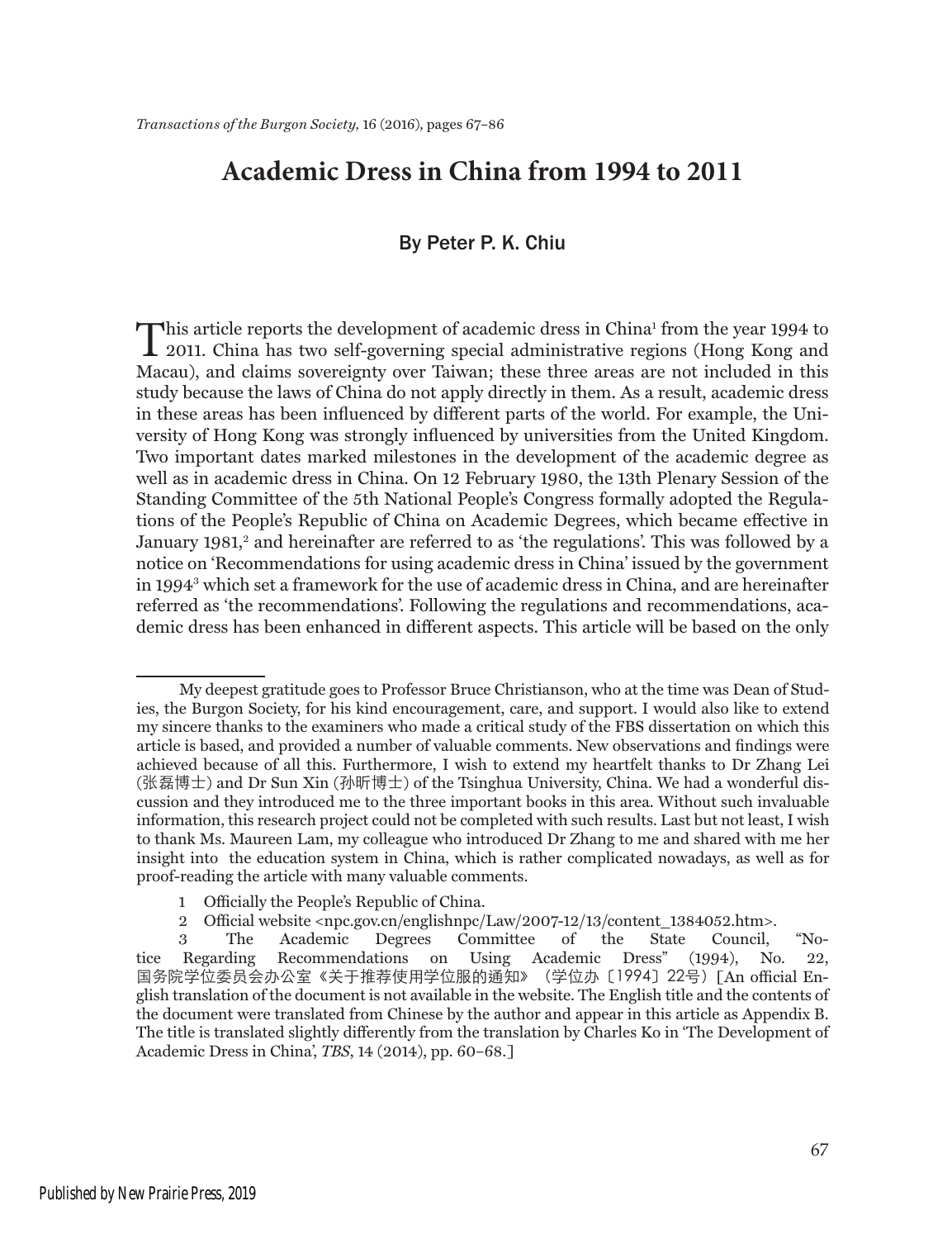book about academic dress in China<sup>4</sup> and the three books *One/Two/Three Decade(s) of Academic Degrees Conferred in China*, which contain an array of photographs that show the development and tell the story of the academic dress before and after the implementation of the recommendations.

## Establishment of the University System in China

In China, education has been developing for several thousand years. Around the end of the nineteenth century, more and more people from China were aware of the development of the academic system in the West as well as in Japan, and a new university system thus evolved. The universities were set up in the late nineteenth and early twentieth centuries. Nine universities established during this period form the C9 League<sup>5</sup> (see Table 1).

| Table 1                |                                                          |
|------------------------|----------------------------------------------------------|
| Year<br><b>Founded</b> | <b>University</b>                                        |
| 1896                   | Shanghai Jiao Tong University(上海交通大学)                    |
| 1896                   | Xi'an Jiaotong University (西安交通大学)                       |
| 1897                   | Zhejiang University (浙江大学)                               |
| 1898                   | Peking University (北京大学)                                 |
| 1902                   | Nanjing University (南京大学)                                |
| 1905                   | Fudan University (复旦大学)                                  |
| 1911                   | Tsing Hua University (清华大学)                              |
| 1920                   | Harbin Institute of Technology (哈尔滨工业大学)                 |
| 1958                   | University of Science and Technology of China (中国科学技术大学) |

When these universities were established, a degree-awarding system was in place, but no provision was made for academic dress because of the unstable political and poor economic situation during these years. Subsequently, the regulations and the recommendations were enforced and form the basis of this study.

## *A summary of the Regulations6*

The regulations are presented in full as Appendix A of this article, in their official English version. The key points of the regulations are as follows:

• The purpose of academic degrees.

• There shall be three grades: the bachelor's degree, the master's degree and doctor's degree.

• Academic standards of these degrees.

• The State Council shall establish an Academic Degree Committee to direct the work of conferring academic degrees throughout the country.

<sup>4</sup> Ma Jiu Cheng and Li Jun, *The Study of Domestic and Foreign Academic Dress* (China Renmin University Press, 2003) [In Chinese] 中外学位服研究, 作者: 马久成李军, 中国人民大学出版 社,2003.

<sup>5</sup> See <https://en.wikipedia.org/wiki/C9\_League>.

<sup>6</sup> Official website at <npc.gov.cn/englishnpc/Law/2007-12/13/content\_1384052.htm>.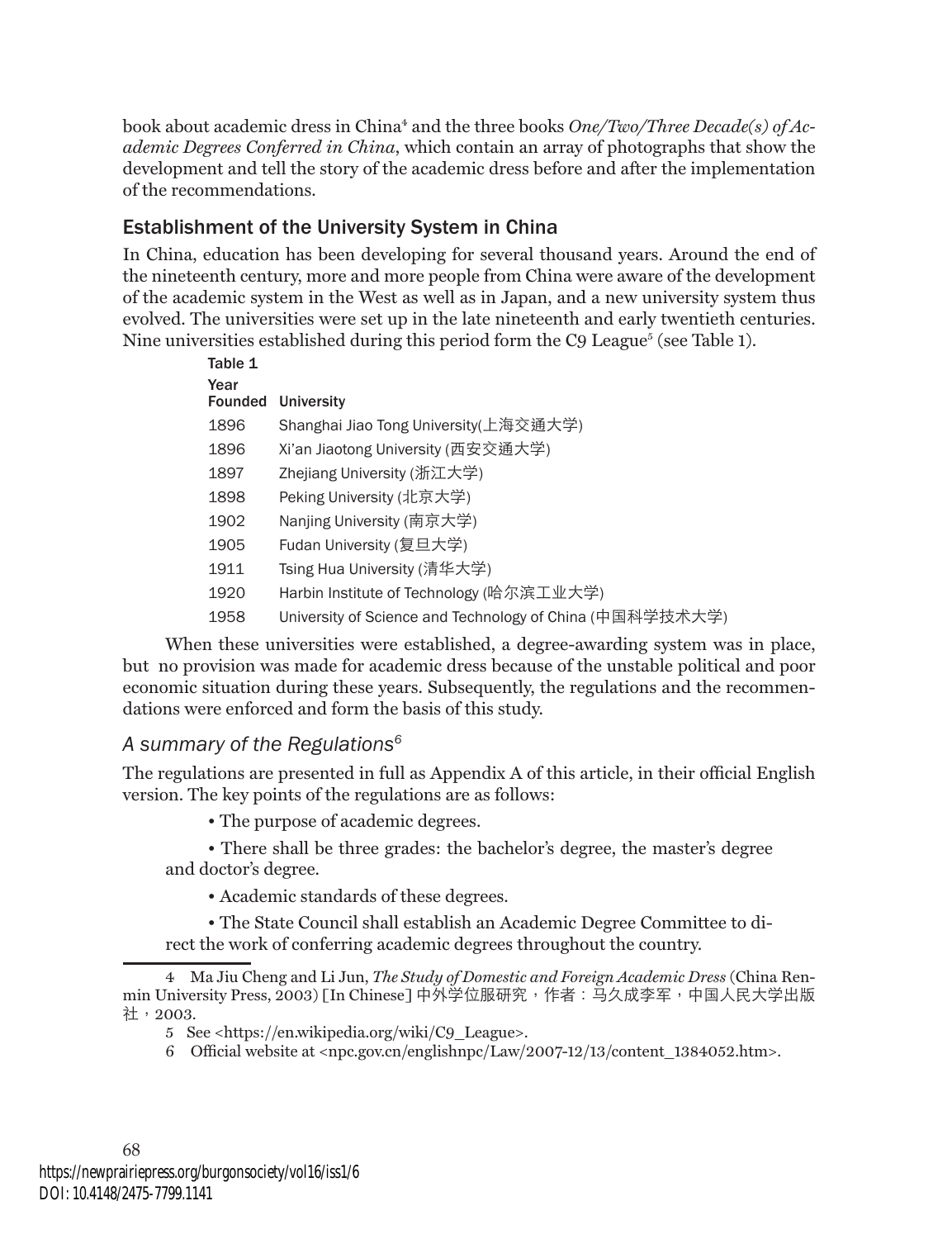• The setting up of the academic evaluation committee and dissertation committees for the disciplines concerned.

• Handling of postgraduates who have completed their studies in units not authorized to confer degrees by applying to nearby degree-conferring units for academic degrees.

• Conferment of honorary doctor's degree upon nomination by a degree-conferring unit and with the approval of the Academic Degrees Committee of the State Council.

• Foreign students and scholars engaged in research work in China may apply to a degree-conferring unit for academic degrees.

• Handling of irregularities and fraudulent practices.

### *A note on the continued use of academic dress in the style of Han-fu (*汉服*)*

The Nanjing University of Aeronautics and Astronautics uses Han-fu7 for some of its ceremonial activity such as the 'memorial ceremonies of Confucius' (祭孔). For graduation ceremonies, Nanjing is now using a more Western style of academic dress and follows the recommendations. The use of Han-fu is still controversial.<sup>8</sup> When Han-fu is considered as a major ethnic dress, people emphasize that it should reflect Chinese culture, which was the main purpose in its adoption. It seems that Jiangsu Normal University (江苏师范大学) is the only university that still uses academic dress in the Han-fu style.<sup>9</sup>

#### *Literature search*

It was found that a lot of information was copied among different websites in China without providing sources. The reliability and the accuracy of such information is questionable. Many websites have copied Ma and Li.<sup>10</sup> Apart from the two documents known as the regulations and the recommendations, the following is an annotated list of major references for this project:

Charles Ko, 'The Development of Academic Dress in China', *TBS*, 14 (2014), pp. 60-68, which is the only known paper in English in this area and includes a discussion of the Han-fu style of academic dress.

Ma Jiu Cheng and Li Jun, *The Study of Domestic and Foreign Academic Dress* (China Renmin University Press, 2003) [in Chinese]. 中外学位服研究, 作者:马久成李军,中国人民大学出版社,2003. This is a very valuable book in this area. The authors understand foreign academic dress and Chinese classical dress well so they are able to relate many interesting concepts such as the origin of the Chinese terms for bachelor (學士), master (碩士) and doctor

<sup>7</sup> Han-fu (see <https://en.wikipedia.org/wiki/Hanfu>) was a form of Chinese clothing in the Han dynasty (206 BCE–220 CE, see <https://en.wikipedia.org/wiki/Han\_dynasty>). The Han-fu style of academic dress is documented in Ko.

<sup>8</sup> Personal communication with a professor at Tsing Hua University.

<sup>9</sup> See <chinakongmiao.org/templates/T\_FocusTopics/index.aspx?nodeid=1126&page =ContentPage&contentid=9815>.

<sup>10</sup> 中外学位服研究,作者:马久成李军,中国人民大学出版社,2003.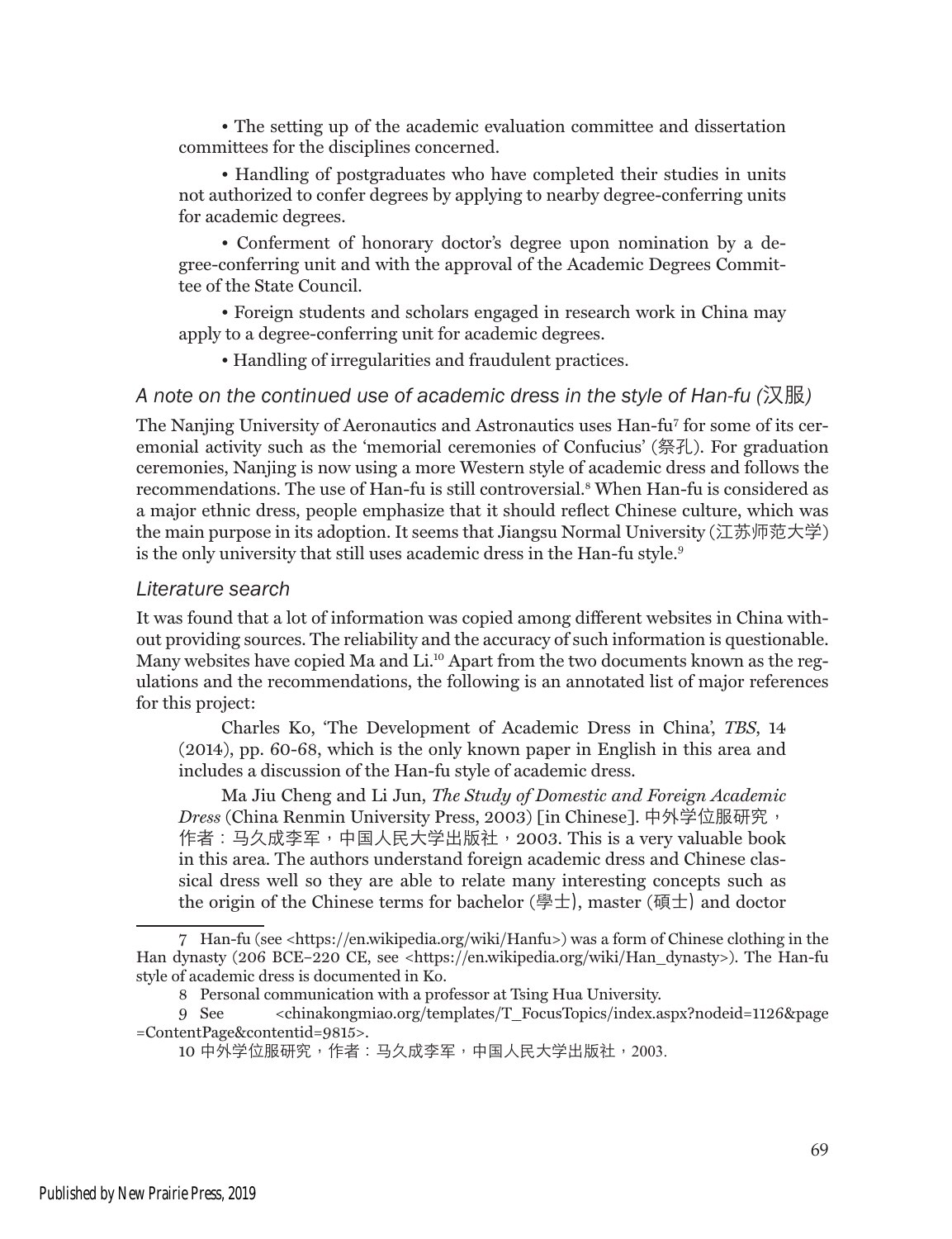(博士). However, some of their drawings of gowns differ slightly from those in the official Recommendations. This had consequences, because some universities followed the designs from their drawings.

*A Decade of Academic Degrees Conferral in China: 1980–1990* (Beijing: Office of the Academic Degrees Committee of the State Council, the People's Republic of China, 1991). This book is a formal record of the development of the academic degree with a lot of photographs, as are its sucessors:

*Two Decades of Academic Degrees Conferral in China: 1981–2001* (Beijing: Office of the Academic Degrees Committee of the State Council, the People's Republic of China, 2001).

*Three Decades of Academic Degrees Conferral in China: 1981–2011* (Beijing: Office of the Academic Degrees Committee of the State Council, the People's Republic of China, 2011).

The last three books are referred to as *ADCSC (1991), ADCSC (2001),* and *ADCSC (2011),* respectively.

#### 'Notice Regarding Recommendations on Using Academic Dress'

关于推荐使用学位服的通知11

This notice was issued by the Academic Degrees Committee of the State Council on 10 May 1994 and is the only document about the regulations on Academic Dress in China. One known full version in Chinese is available on the internet<sup>12</sup> and an English version translated by the author is presented as Appendix B (and hereinafter referred to as the internet version). This version is the focus of our study. It has two annexes, one is to show a sample of academic dress (学位服简样)13 and the other is about the dress code (学位服着装规范).14 There are two more versions. One is in the appendix of the book by Ma and Li (hereinafter referred to as the book version). The third is the figures<sup>15</sup> from the same book, which will be presented in the later part of this article (and are hereinafter referred as the figure version).

In the main text of the recommendations, six points are raised as follows:

• The purpose of academic dress;

• The four major parts of academic dress: cap, tassel, gown and hood;

• The list of people entitled to wear academic dress, and the only occasions on which they are allowed to do so;

• Adopting the system of academic dress and the abolition of academic dress in other styles;

• Stringent compliance with the technical requirements; and

• Custody and management of use.

11 The Academic Degrees Committee of the State Council, 'Notice Regarding Recommendations on Using Academic Dress' (1994), No. 22 [国务院学位委员会办公室《关于推荐使用学位服的 通知》(学位办〔1994〕22号)].

12 Official website from a university at <http://jpkc.nynu.edu.cn/xwb/xiazai%5C国务院推荐 使用学位服的通知.doc> [retrieved 30 July 2016].

13 *Ibid*. 11, Annex i to Appendix B.

14 *Ibid*. 11, Annex ii to Appendix B.

15 *Ibid*. 4.3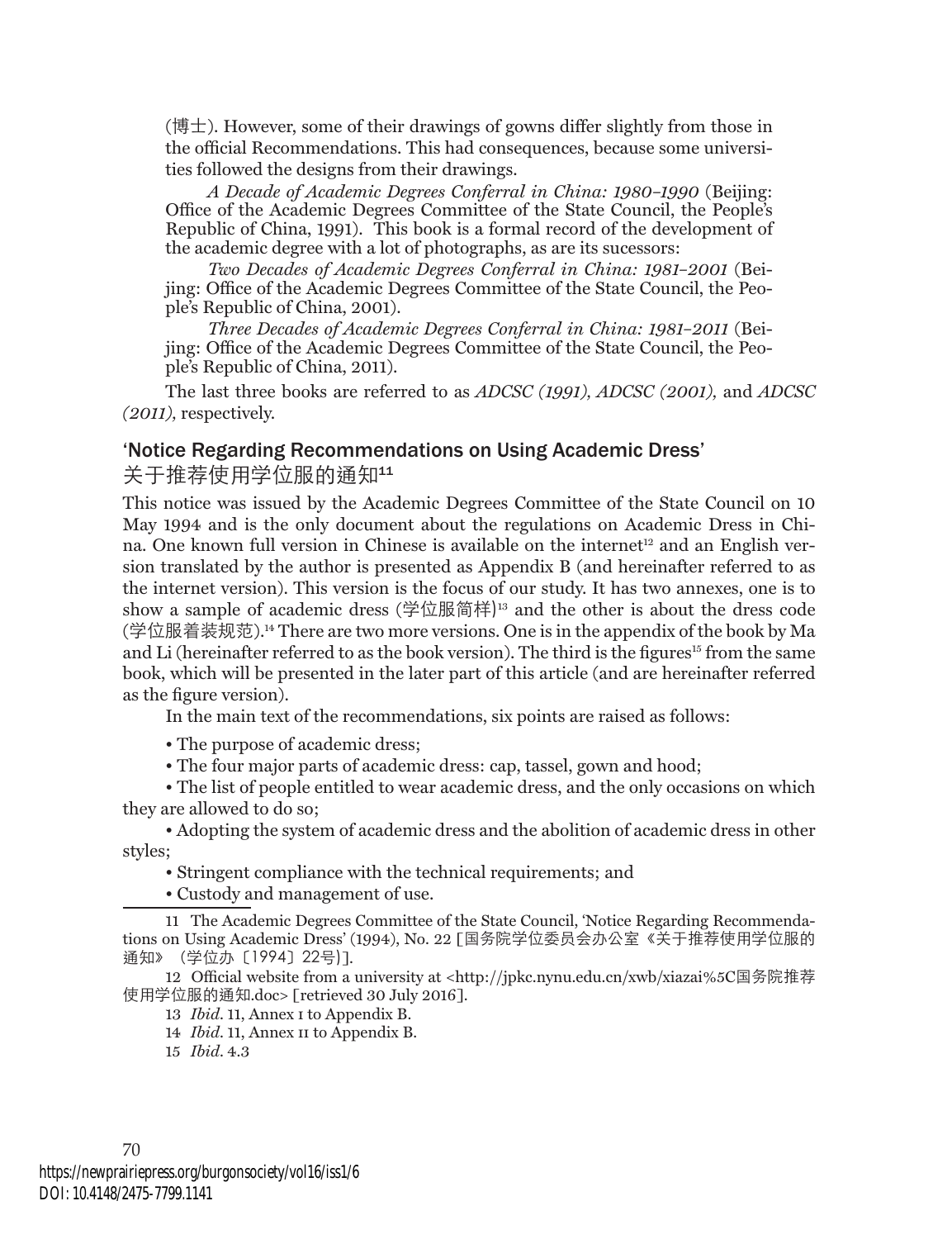







After studying the text of *the recommendations*, some observations include:

If Recommendation 2 is studied carefully, the uniformity of academic dress for masters and doctoral degrees is specified but not those of university officials. Thus, it is the trend that the universities use this flexibility to introduce their own academic dress in a 'more free' style.

In spite of the regulations, there is no mention of academic dress for honorary or bachelors' degrees.

The pattern on the shell of the hood is not specified in the text of the recommendations. However, as shown in Figure 2, the pattern uses peonies. Furthermore, it is stated in the last statement of Recommendation 5 that for 'the relevant technical standards and issues about making academic dress, please contact the School of Fashion or Research Office of Beijing Institute of Fashion Technology.' This explains how consistency is achieved even though details are not included in the recommendations.

When the internet version is compared with the book version, there are two differences. The first one is in the figure caption. In the internet version, the caption is 'president gown' and in book version, it is 'supervisor gown'. A minor difference is that in the figure in the internet version, the different parts of the cap are annotated but not in the figure in the book version. This shows one issue: Different versions of the document have been circulated. One more significant problem regards the number of buttons for the gown. Pictures were drawn incorrectly in the book version and this may explain why some of the academic gowns have a different number of buttons from those stipulated in the recommendations.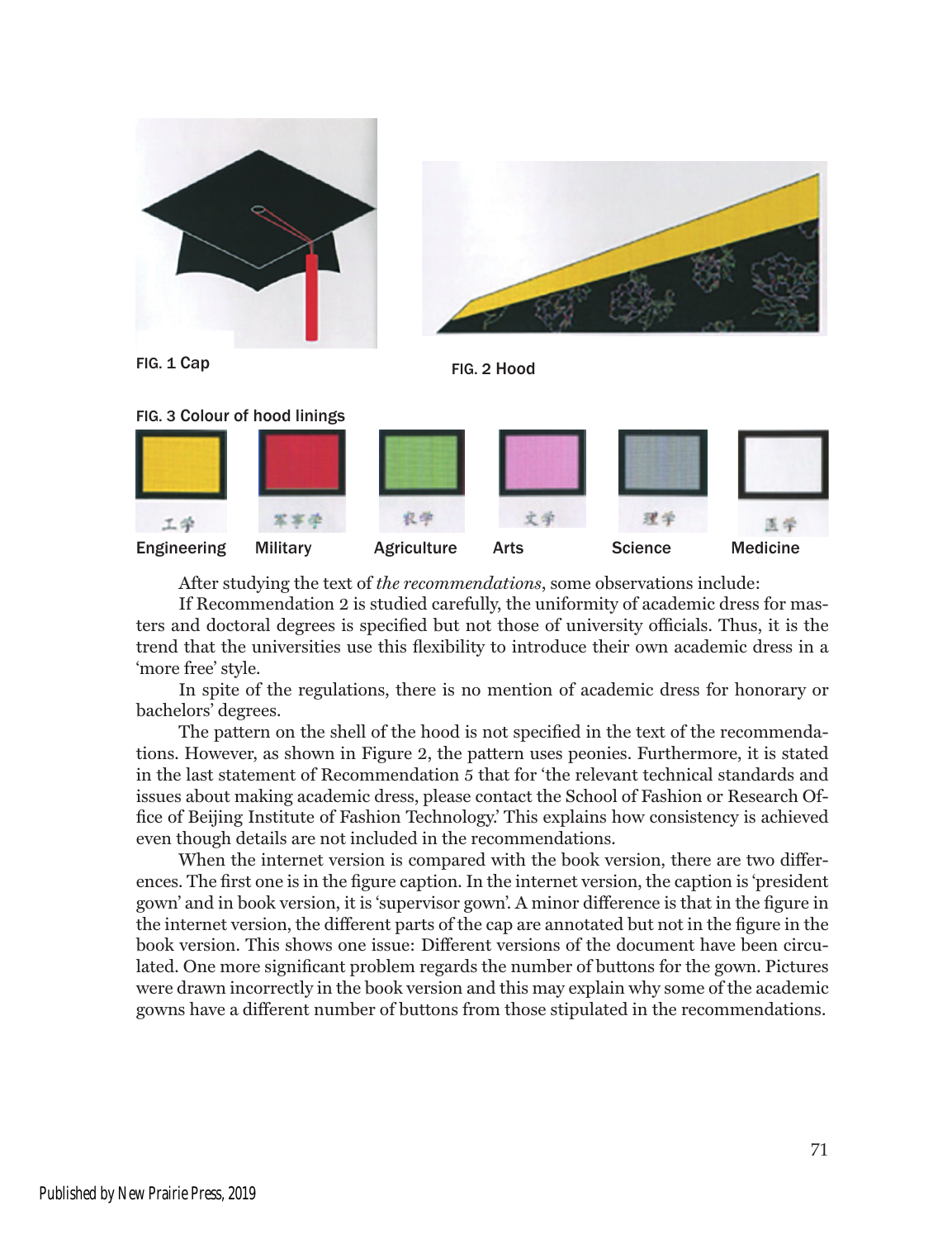

FIG. 4 Tassels







FIG. 5 Master FIG. 6 Doctor FIG. 7 Supervisor



FIG. 8 Comparison of the gowns for the doctorate (left) and supervisor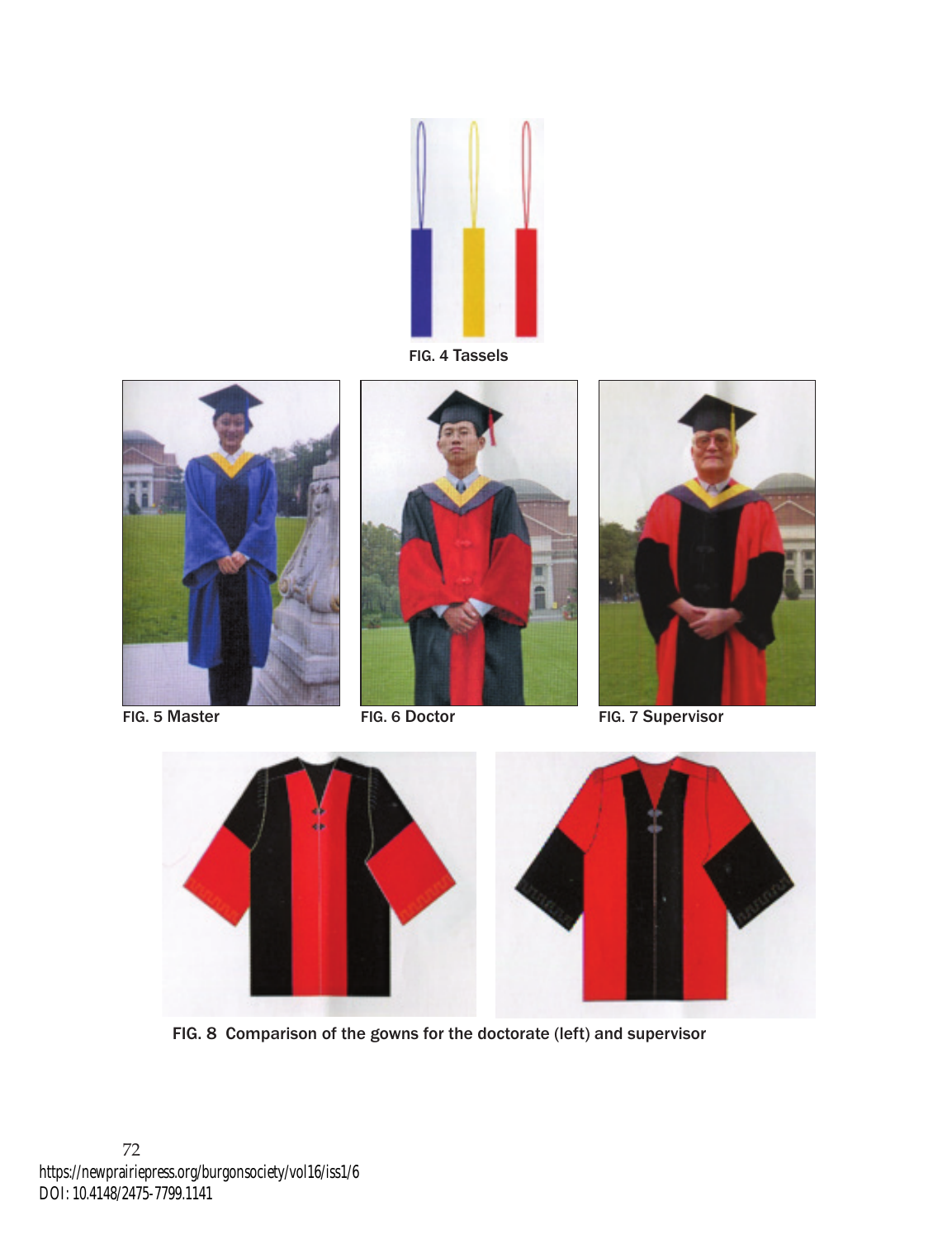### Four major parts of academic dress

The recommendations specify four components of academic dress: cap, tassel, hood and gown. All graduates wear a black square cap as shown in Figure 1.16 The hood (design shown in Fig.  $2^{17}$ ) has a lining of a colour that depends on the academic speciality (as shown in Fig. 318). Different tassels and gowns are designed for different degrees (doctor or master) or university official (supervisor or president). Tassels come in three colours: for master's degrees (blue), doctoral degrees (red), university officials<sup>19</sup> (yellow) (in Fig. 4).<sup>20</sup>

Graduates/university officials in academic dress from the book version are shown in Figures 5 to  $7<sup>21</sup>$  and those from the internet version are shown in Figures B1, B2 and B3 in Appendix B for masters, doctors and 'university officials' respectively. The Great Wall sleeve pattern is clearly spelt out in the internet version but is not clearly shown in the book version, which may also be why in some gowns, the Great Wall pattern is not included.

In the Figures B1–B3, in the annex to the recommendations, there are three buttons for masters' degrees and four buttons for doctoral degrees and university officials. Figure 8 shows a pair of pictures from the figure version. There are only two buttons for doctoral gowns and university officials. This is contrary to the book version. Some universities followed the figure but with an incorrect design for the gown.

It is very diffcult to count the number of buttons in Figures 5 to 7 because the bottom button could be covered by the wearer's hands. Furthermore, as stated in Point 4 of Annex II to Appendix B, 'the loop of the hood is tied on the top button of the gown.'

### Academic dress in China from 1980 to 1990

When the sources were studied, there were only four photographs related to the degree-awarding ceremonies predating the recommendations' being issued. In these figures, no one wore academic dress, not even university officials. In one of these figures, the president of the university and students were from the National Defense University and wore their military uniform instead. As the recommendations were not implemented yet, there was no provision for academic dress for these degree-conferring occasions.

Other photographs show how the recommendations were implemented fully without any modification or adaptation. The photographs that show the academic dress of the doctoral graduates and the supervisor/president were studied. The design of these gowns is similar except for the colours in different parts of the dress, which are reversed. There is also no major difference between the academic dress of an earned doctoral degree and an honorary doctoral degree. In some of the photographs, the gowns of the honorary doctors or the president are made of different fabrics (i.e., the gowns are shinier than the others).

19 Recommendation 2, refers to 'academic dress (president)'. The term 'university official' is used here for two reasons. The first is that this refers to different people, from supervisor to president of the university, etc. Second, the internet version and book version of the recommendations do not agree in their terminology. Both terms 'academic dress (president)' and 'academic dress (supervisor)' are used. There is no official version of the recommendations available on the internet.

20 Ma and Li.

21 *Ibid*.

<sup>16</sup> Ma and Li.

<sup>17</sup> *Ibid*.

<sup>18</sup> *Ibid*.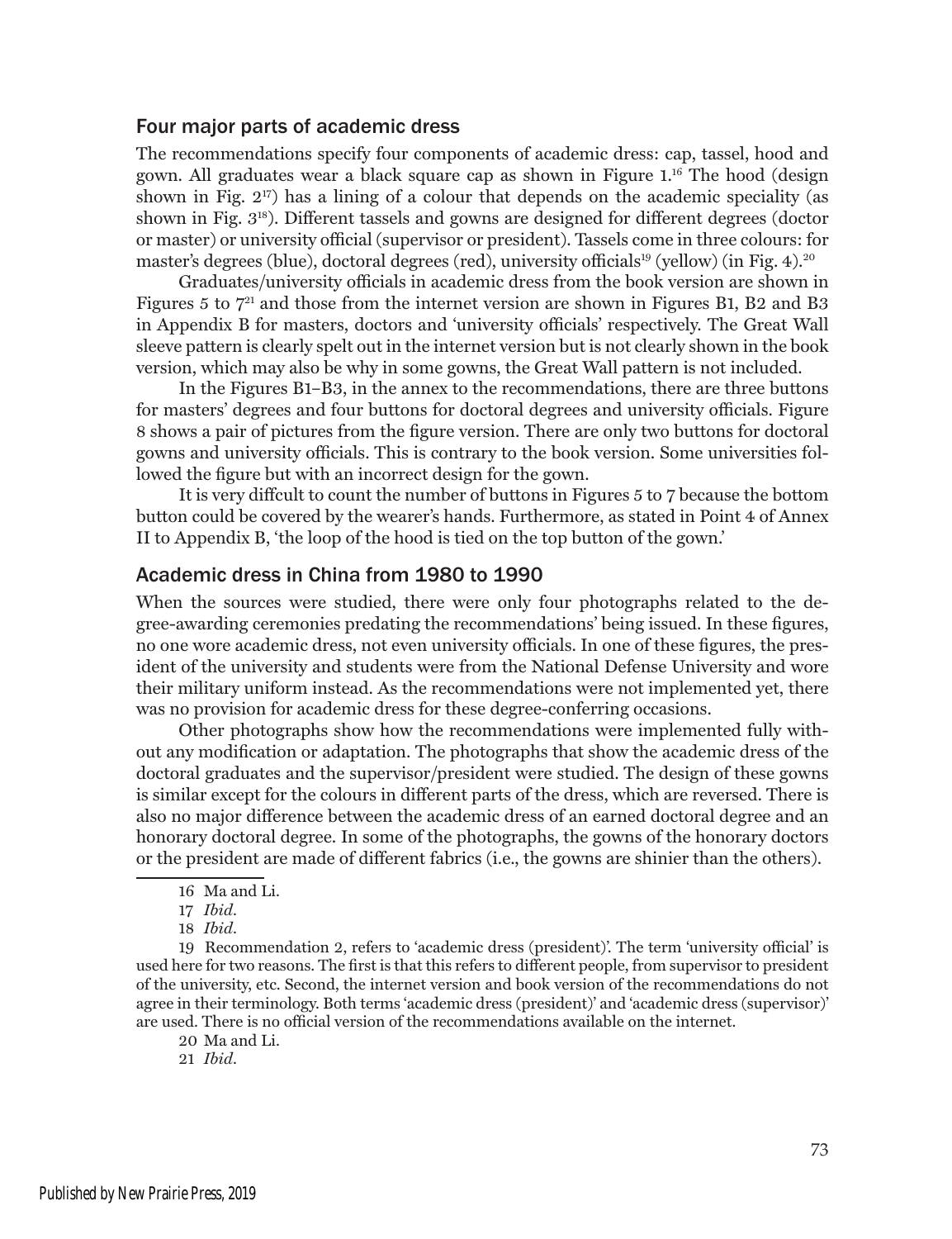Academic dress that deviates from the recommendations is also found in the book. For example, in one photograph the academic dress of the vice-president differs from the standard design in three aspects. The edge of the skull-cap is trimmed with a yellow/gold cord. For the hood, there is an edge lining in yellow/gold. The sleeves of the gown are different from the recommendations. Compared with the cap, hood and gown of other university presidents, they were designed in a totally different manner.

In another photograph, master's degree recipients wear tassels and gowns that are not blue, and in addition the hood does not follow the recommendations. This is uncommon. In the case that the degree was awarded jointly by the two universities, this academic dress does not follow the recommendations. In two figures, both the academic dress for the president and the honorary doctorate are basically the same except for the colours of the three bands on the sleeves. In one of the figures the academic dress probably follows the American style though the name of the university and details not known. The gowns are black instead of blue, the tassel is yellow/gold instead of blue, and the colour of the hood is yellow.

#### Academic dress in China from 1991 to 2011

The major deviation from the recommendations is for the gowns of the university officials. Red and gold are the typical colours for such official dress. For example, for the academic dress of a university president, the whole gown was red and the hood was red with gold lining. There are also examples in which the colour of the three bands on each sleeve is different, such as three bands in gold for one university and three bands in dark blue for another.

One interesting example, from Tsing Hua University, comes in comparing the academic dress of doctoral graduates with that of the president. Photographs of these two in the early implementation and recent implementation are compared. In the first implementation of the recommendations, the academic dress of the president and the doctoral graduate follow Recommendation 2 and thus their academic dress was similar in style but reversed in the colours of the gowns. In a more recent implementation, a totally different design is adopted for the academic dress of both the honorary doctoral graduate and the president of the university. Only their caps and tassels follow the recommendations. The president's gown has two buttons. Bill Gates' gown seems to have two as well. For the president, the hood adopts the official colour (purple) of the university plus red, yellow and colourful linings. The sleeves of Mr Gates's gown are Cambridge doctors' style ([d1] in the Groves Classification system),<sup>22</sup> but closed with 'good luck' buttons (see Fig. 9).<sup>23</sup> The new design of the academic dress may be influenced by the West because there is a strong growth in exchange between the universities in China and in the West. For example, at a number of graduation ceremonies that the author has witnessed, officials from Western universities were invited as guests, giving people more views of Western academic dress. The academic dress for both the president and honorary doctorate is more eye-catching in the recent implementation when compared to the earlier one.

<sup>22</sup> Nicholas Groves, ed., *Shaw's Academical Dress of Great Britain and Ireland* (London: Burgon Society, 2011), p. 9.

<sup>23</sup> The 'good luck' button is described in Appendix C, Point 2., C. —Ed.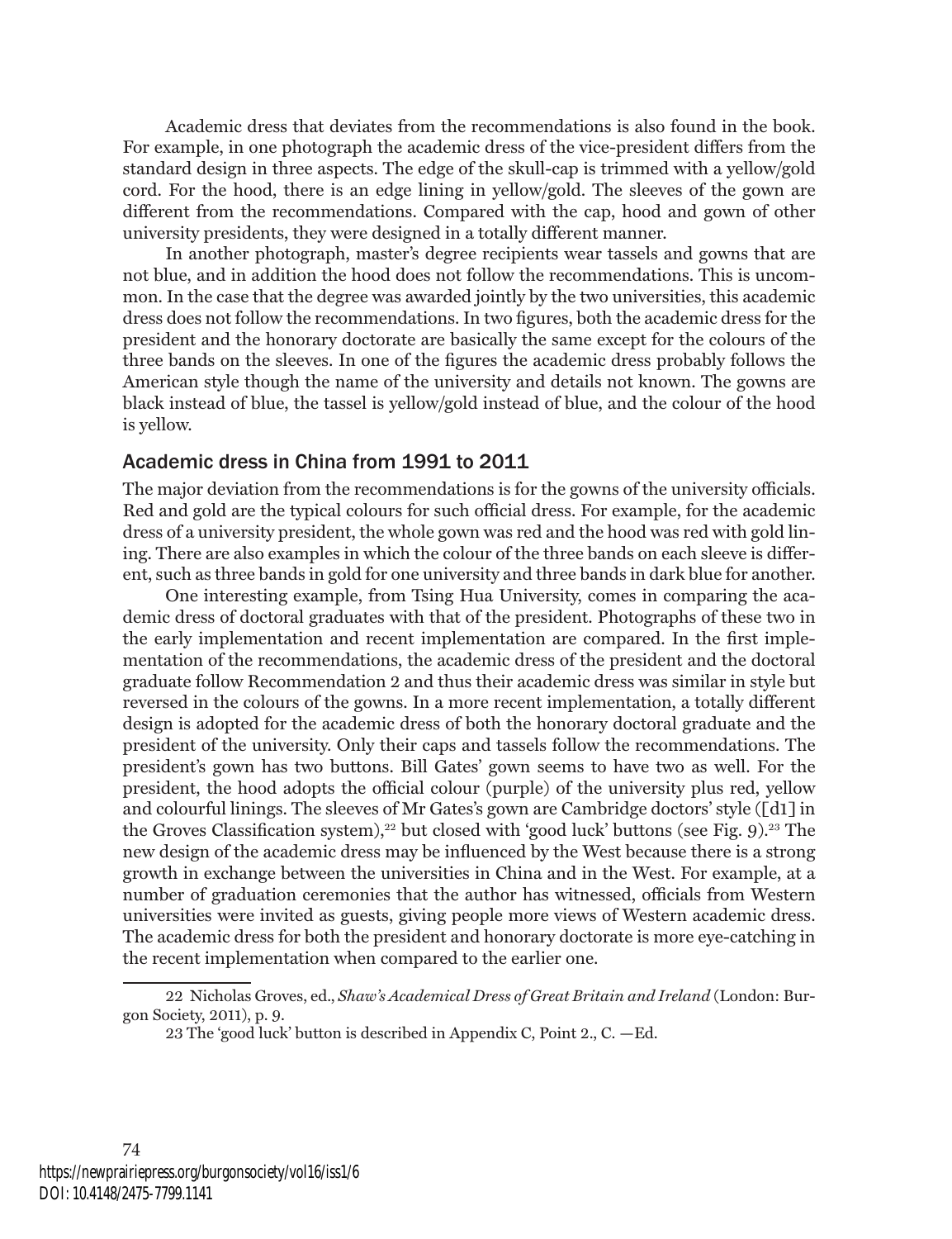

FIG. 9 An example of good luck buttons. See Appendix C, point 2. C. Gown, p. 85.

In one of the figures the emblem of the university is on the gown. There are only two buttons on the gown of the honorary doctorate. The two-button gown may be made following the picture shown in the figure version which is incorrect on this point, showing that universities do not always follow the recommendations correctly, but make academic dress following other available sources of information.

Besides all these findings, it was found that the pattern on the shell of the hood is not specified in the recommendations. However, in the sample<sup>24</sup> the pattern uses peonies, which seems to be universal practice. Furthermore, Recommendation 5 states, '[for] the relevant technical standards and issues about making academic dress, please contact School of Fashion or Research Office of Beijing Institute of Fashion Technology.'

There was no photograph with graduates in Han-fu in any of the three books. There are two possible reasons for this. One reason is that Han-fu was not adopted widely. Only one major university is known to adopt this formally. The second reason is that it fails to follow the recommendations and thus is not supported by the government.

24 Annex i to Appendix B.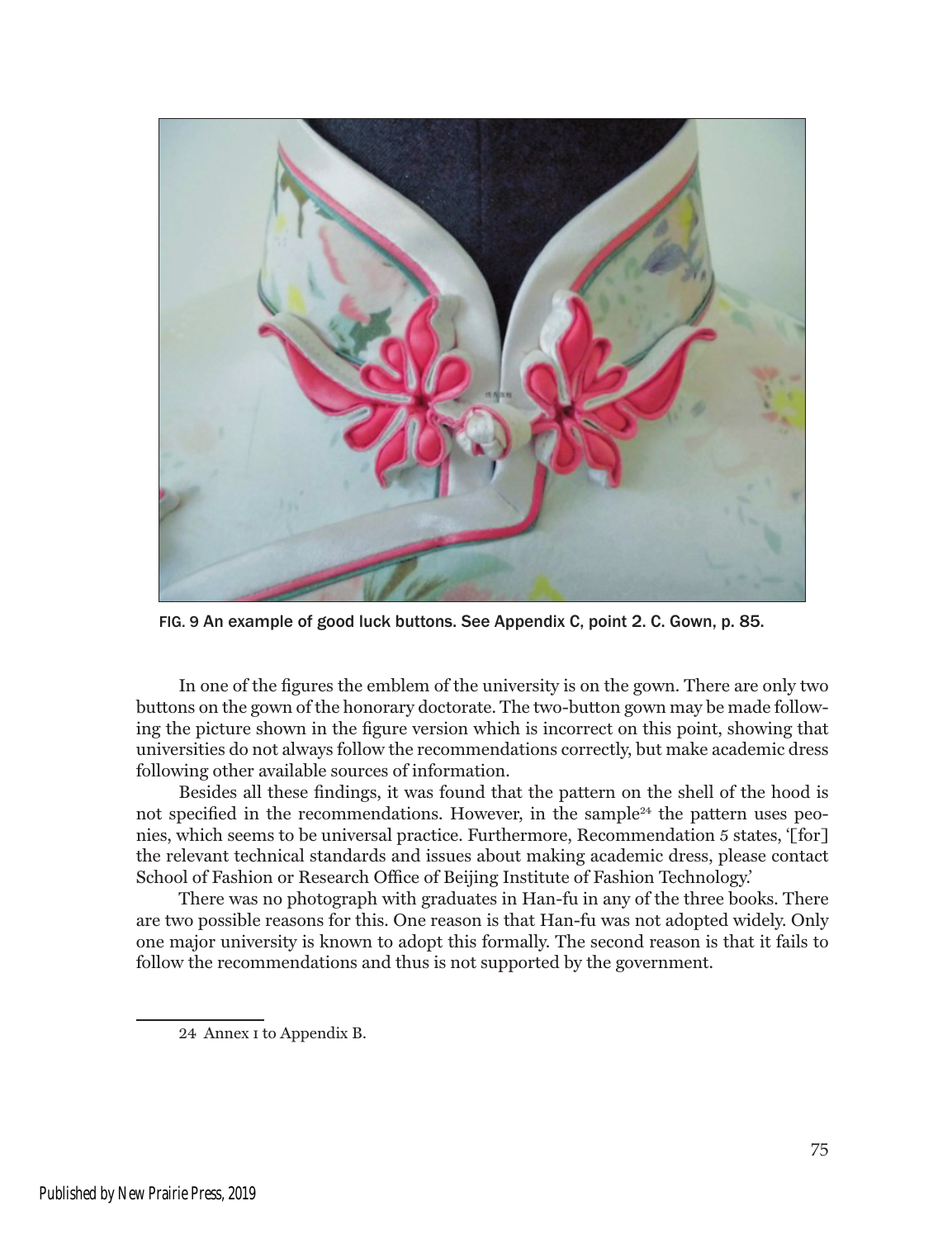### Conclusion

In this article, a review of academic dress in China between 1994 to 2011 is presented. There was no academic dress in the period leading up to 1994 because of the unstable political and poor economic situation during these years.

Another contribution of this article is a detailed study of the recommendations in a nationwide policy on academic dress. We have found that these recommendations specify the uniformity of academic dress for masters' and doctoral degrees but not for the bachelors' degree. The academic dress of university officials was specified but was only a recommendation. There are also differences in the versions of the recommendations both in book form and on the internet. The implementation details for Xiamen University were provided, which enhanced uniformity.

Furthermore, a detailed study of the three books from the Office of the Academic Degrees Committee of the State Council has been presented. This shows the trend from having no academic dress to having academic dress in a more uniform way. Since then, academic dress has become more distinctive for university presidents. Han-fu seems to be not widely supported. Another major finding of this work is that in China there are different implementations of the recommendations. Some of this deviation (e.g*.* the number of buttons, the Great Wall pattern) was caused by referring to indirect information, such as a book, rather than the original document of the recommendations.

In terms of further work, there are two directions. One would be an historical account of the (academic) dress of scholar-officials in China under the Imperial Examination system which had its peak at the Qing Dynasty, from which period a great deal of documentation is available. This would also cover the development of the national academy called Guozijian (國子監). The Chinese origin of the titles bachelor (學士), master (碩士) and doctor (博士) is also interesting. Another direction would be to study academic dress for selected universities in China (e.g., Tsing Hua University), Hong Kong (e.g., The University of Hong Kong, established in 1911), Macau (e.g., University of Macau, established in 1981) as well as in Taiwan (e.g*.*, National Taiwan University, established in 1928) that were influenced by different sovereignty. There have been many developments in recent decades because of the expansion of the variety of programmes in this period under the influence of the West.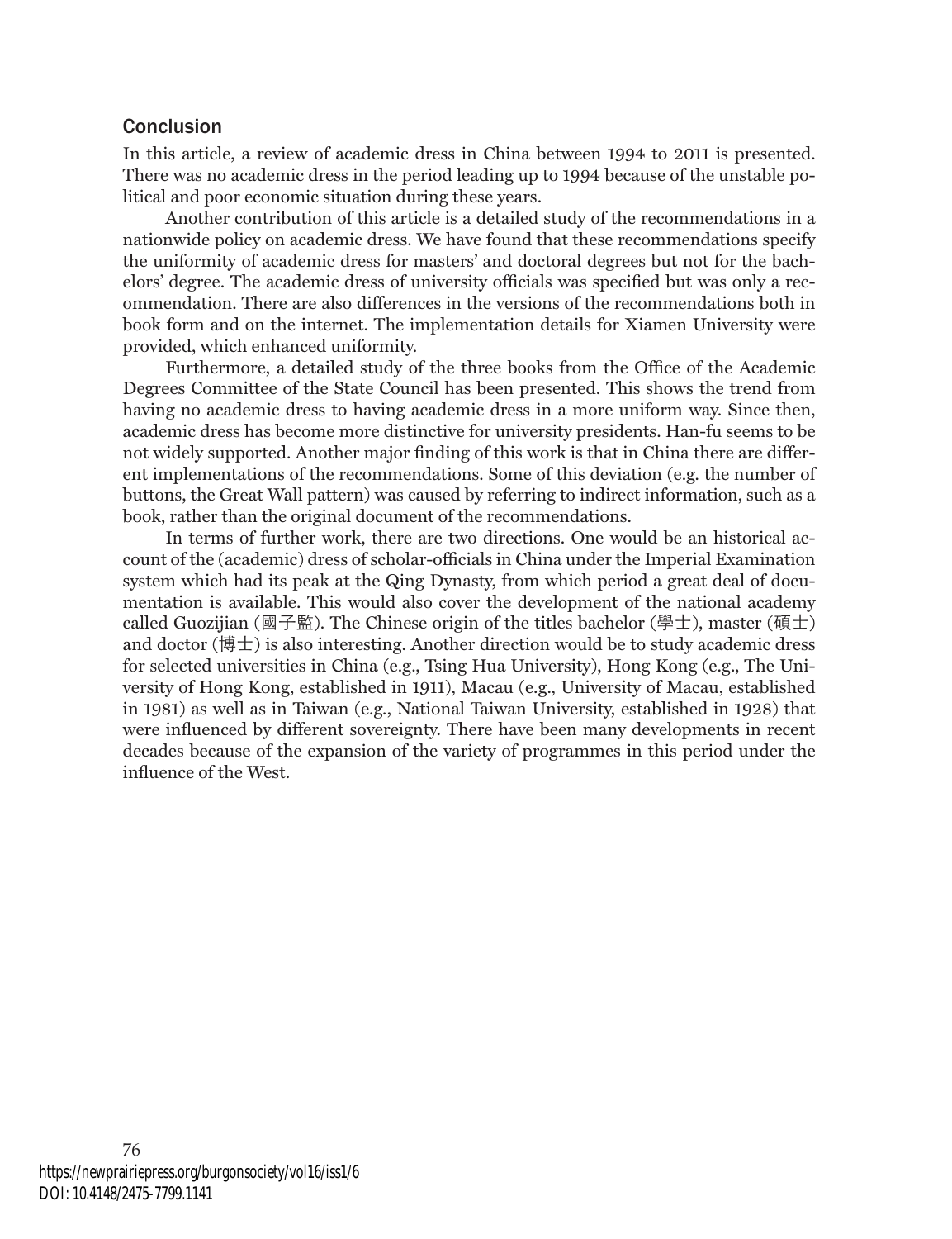## Appendix A: Academic Degrees Committee of the State Council Office Regulations of the People's Republic of China on Academic Degrees $^{25}$

(Adopted at the 13th Meeting of the Standing Committee of the Fifth National People's Congress and promulgated by Order No. 4 of the Standing Committee of the National People's Congress on February 12, 1980; and amended in accordance with the Decision on Amending the Regulations of the People's Republic of China on Academic Degrees adopted at the 11th Meeting of the Standing Committee of the Tenth National People's Congress on August 28, 2004.)

Article 1 These Regulations are formulated for the purpose of promoting the growth of specialized personnel, helping to raise the academic level of various branches of learning and promoting the development of education and science in our country, in order to meet the needs of socialist modernization.

Article 2 Any citizen who supports the leadership of the Communist Party of China and the socialist system and has attained certain academic standards may apply for an appropriate academic degree in accordance with the provisions of these Regulations.

Article 3 Academic degrees shall be of three grades: the bachelor's degree, the master's degree and the doctor's degree.

Article 4 The bachelor's degree shall be conferred on graduates from institutions of higher learning who have good academic records and have attained the following academic standards:

(1) having a relatively good grasp of basic theories, specialized knowledge and basic skills in the discipline concerned; and

(2) having initially acquired the ability to undertake scientific research or to engage in a special technical work.

Article 5 The master's degree shall be conferred on postgraduates in institutions of higher learning or scientific research institutes or persons with qualifications equivalent to postgraduates on graduation, who have passed examinations in the required courses for the master's degree and successfully defended their dissertations and have attained the following academic standards:

(1) having a firm grasp of basic theories and systematic, specialized knowledge in the discipline concerned; and

(2) having the ability to undertake scientific research or independently to engage in a special technical work.

Article 6 The doctor's degree shall be conferred on postgraduates in institutions of higher learning or scientific research institutes or persons with qualifications equivalent to postgraduates on graduation, who have passed examinations in the required courses for the doctor's degree and successfully defended their dissertations and have attained the following academic standards:

(1) having a firm and comprehensive grasp of basic theories and profound and systematic specialized knowledge in the discipline concerned;

(2) having the ability to undertake independent scientific research; and

25 Official website at <npc.gov.cn/englishnpc/Law/2007-12/13/content\_1384052.htm>.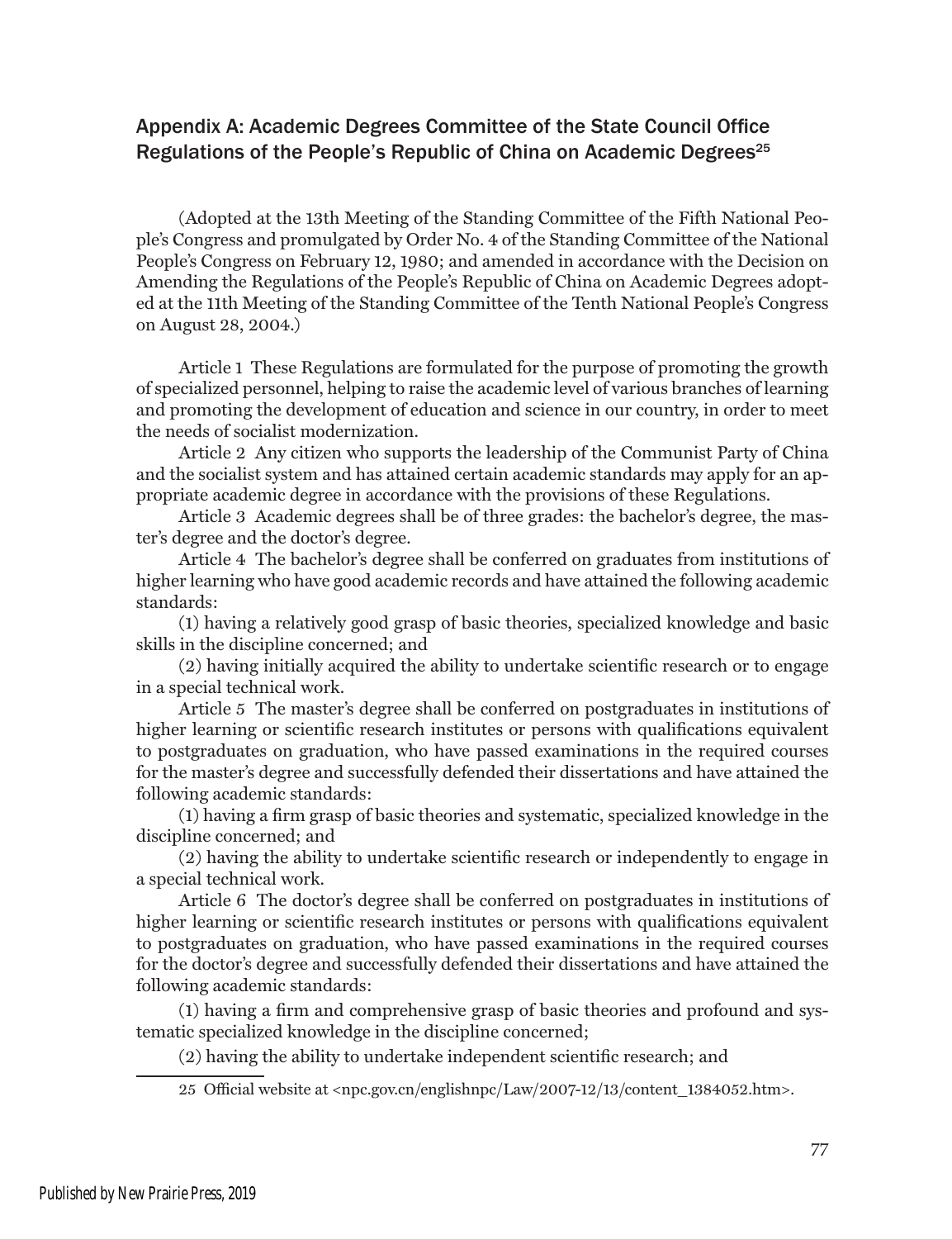(3) having made creative achievements in science or in a special technology.

Article 7 The State Council shall establish an Academic Degrees Committee to direct the work of conferring academic degrees throughout the country. The Academic Degrees Committee shall consist of a chairman, vice-chairmen and other members. The chairman, vice-chairmen and other members shall be appointed and removed by the State Council.

Article 8 The bachelor's degree shall be conferred by those institutions of higher learning authorized by the State Council. The master's and doctor's degrees shall be conferred by those institutions of higher learning and scientific research institutes authorized by the State Council.

A list of institutions of higher learning and scientific research institutes that may confer academic degrees (hereinafter referred to as 'degree-conferring units') and the disciplines in which academic degrees may be conferred shall be submitted to the State Council by its Academic Degrees Committee for approval and promulgation.

Article 9 Each degree-conferring unit shall establish an academic degree evaluation committee and form dissertation committees for the disciplines concerned.

A dissertation committee must include relevant specialists from other units, and the committee members shall be selected and determined by the degree-conferring unit concerned. A list of the members of the academic degree evaluation committee shall be decided on by the degree-conferring unit and submitted to the relevant departments of the State Council and the Academic Degrees Committee of the State Council for the record.

Article 10 The dissertation committee shall be responsible for examining the dissertation for master's or doctor's degrees, organizing their oral defence and adopting resolutions whether or not to confer the master's or doctor's degrees. Each resolution shall be adopted by secret ballot and with a two-thirds majority of the committee members supporting and then submitted to the academic degree evaluation committee.

The academic degree evaluation committee shall be responsible for examining and approving the list of holders of the bachelor's degree and for making a decision whether or not to approve each resolution on the conferment of a master's or doctor's degree submitted by the dissertation committee. Each decision shall be adopted by secret ballot and with a simple majority of the committee members supporting. The list of persons to be conferred a master's or doctor's degree shall be submitted to the Academic Degrees Committee of the State Council for the record.

Article 11 After a resolution to confer an academic degree has been adopted by the academic degree evaluation committee, the degree-conferring unit shall issue an appropriate diploma to the holder of the academic degree.

Article 12 Postgraduates who have completed their studies in units that are not authorized to confer academic degrees may, upon the recommendation of their respective units, apply to nearby degree-conferring units for academic degrees. They shall be conferred appropriate degrees after their applications have been examined and approved by the degree-conferring units and they have successfully defended their dissertations and attained the academic standards stipulated in these Regulations.

Article 13 Upon the recommendation of relevant specialists and with the approval of the degree-conferring units, those who have written important works or made inventions, discoveries or other contributions to the development of science or special technologies may be exempt from examinations in the required courses for the doctor's degree and may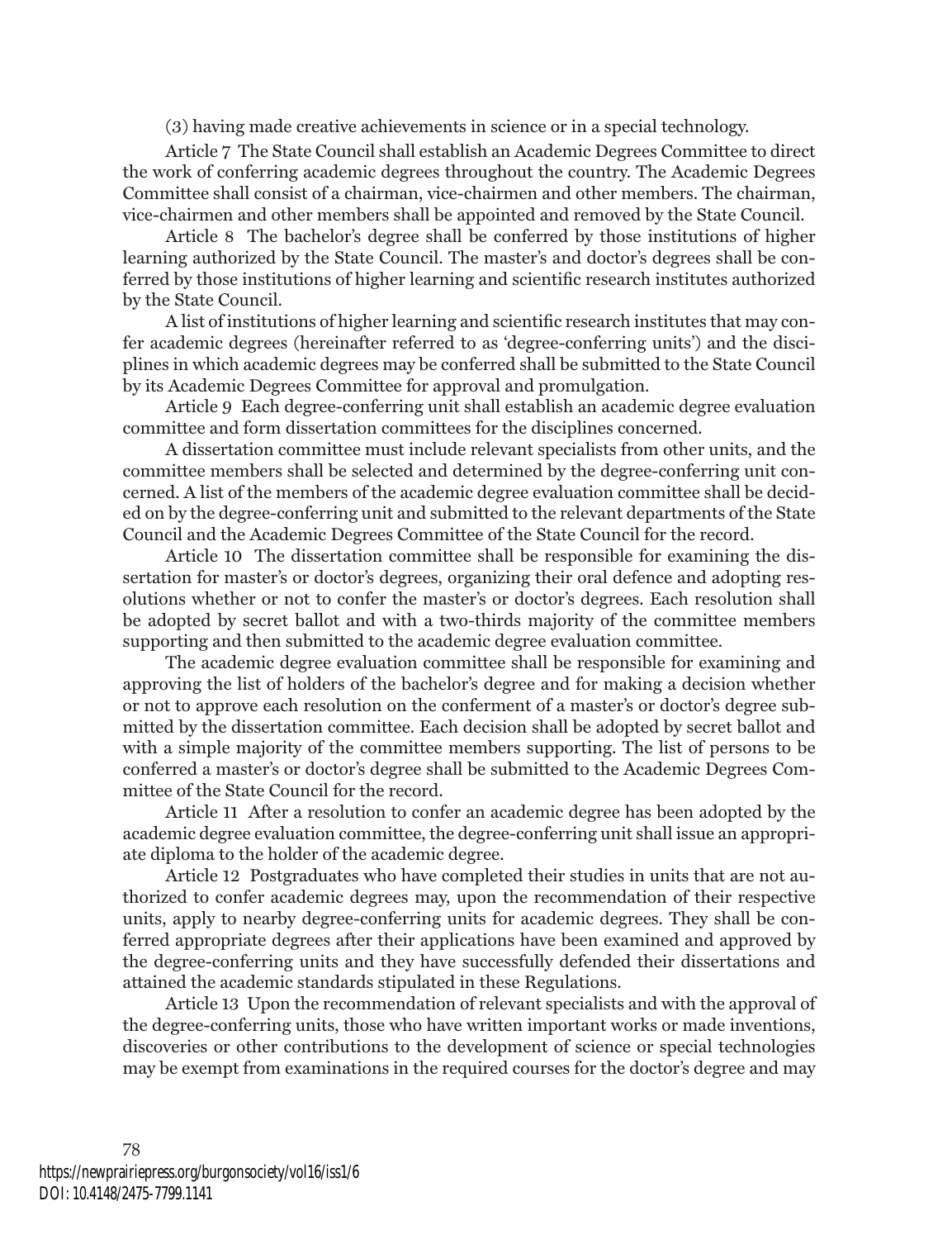directly take the oral examinations on their doctoral dissertations. Those who have successfully defended their dissertations shall be conferred the doctor's degree.

Article 14 Distinguished scholars and well-known public figures, both Chinese and foreign, may be conferred an honorary doctor's degree, upon the nomination of a degree-conferring unit and with the approval of the Academic Degrees Committee of the State Council.

Article 15 Foreign students studying in China and foreign scholars engaged in research work in China may apply to a degree-conferring unit for academic degrees. Those who have attained the academic standards stipulated in these Regulations shall be conferred appropriate degrees.

Article 16 If an academic body or a unit not authorized to confer academic degrees does not concur with a resolution or decision on the conferment of an academic degree, it may address its objection to the degree-conferring unit or the Academic Degrees Committee of the State Council, which shall study and deal with the objection thus addressed.

Article 17 If irregularities, fraudulent practices or other situations in gross violation of the provisions of these Regulations are discovered, the degree-conferring unit concerned may revoke the degrees already conferred, after reconsideration by its academic degree evaluation committee.

Article 18 If it is definitely established that a unit authorized to confer academic degrees has not been able to maintain the academic standards of the academic degrees conferred, the State Council may suspend or revoke its status as a degree-conferring unit.

Article 19 Measures for the implementation of these Regulations shall be formulated by the Academic Degrees Committee of the State Council and submitted to the State Council for approval.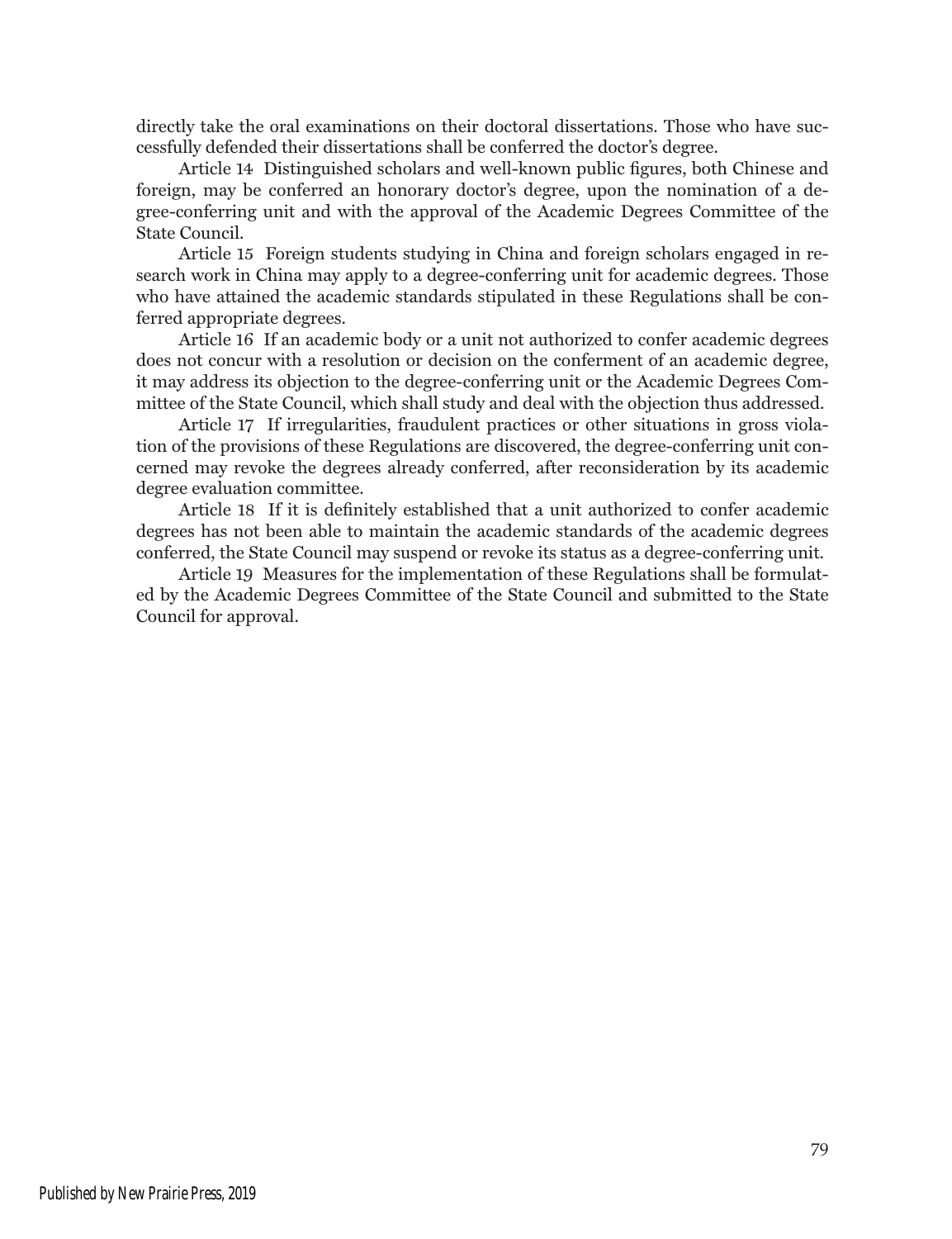## Appendix B: Academic Degrees Committee of the State Council Office Notice Regarding Recommendations on Using Academic Dress<sup>26</sup> Degree Office [1994] No. 22 (10 May 1994)

In order to further improve the degree system and fulfil the need of 'reform and opening up', according to the situation and requirements of the degree-granting institution, the twelfth meeting of the Academic Degrees Committee of the State Council decided to develop a set of standandized academic dress which has the Chinese character and follows the worldwide practice, recommending it to be adopted by the degree-granting units. According to the decision of the State Council Academic Degrees Committee, the recommendations of using academic dress are as follows:

Academic dress is tangible and visible. Implementation of academic dress helps to complete China's degree system, is conducive to the whole community to further respect for knowledge and talent, and will help to stimulate the motivation of those who pursue learning. It also helps strengthen management of degree-granting work and international exchange.

Standardized academic dress includes those for doctoral and master's degrees. At the same time, special academic dress is recommended for the president of a college (university, institute), degree committee chairman and members (or teachers) (hereinafter referred to as president's dress). The academic dress for the bachelor's degree is temporarily not recommended for implementation.

Academic dress consists of four parts, the cap, tassel, degree gown and hood. The cap is black and square. For the doctoral degree, the tassel of the cap is red, and for the master, the tassel is deep blue. For the president's cap, the tassel is yellow. For the doctoral degree, each gown is in both black and red; for the master's degree, in both blue and deep blue. For the president, the gown is in red and black. The trimming of hood is in one of the six colours, i.e. pink, grey, yellow, green, white and red for the specialism of arts, science, engineering, agriculture, medicine, and military.

If a degree-granting institution wishes to reflect the institution, an emblem of the college (university, institute) can be embroidered (printed or woven) on the left breast, or use the institution's colour in the hood.

The implementation of academic dress is a serious matter. The academic dress can be used only by degree holders, those pursuing degrees, the head of the degree-granting unit (university, institute), chairman and members of degree-evaluating committee (or supervisors) in the degree defence, degree-awarding ceremony, honorary degree awarding ceremony, congregation, anniversary of the college (university, institute), and not allowed to be used on other occasions. Dress code must be followed according to Annex 2.

Each degree-granting unit will decide whether this set of academic dress will be used, in accordance to its actual needs. In the future, academic dress in other styles will be abolished.

<sup>26</sup> The translation into English was provided by the author.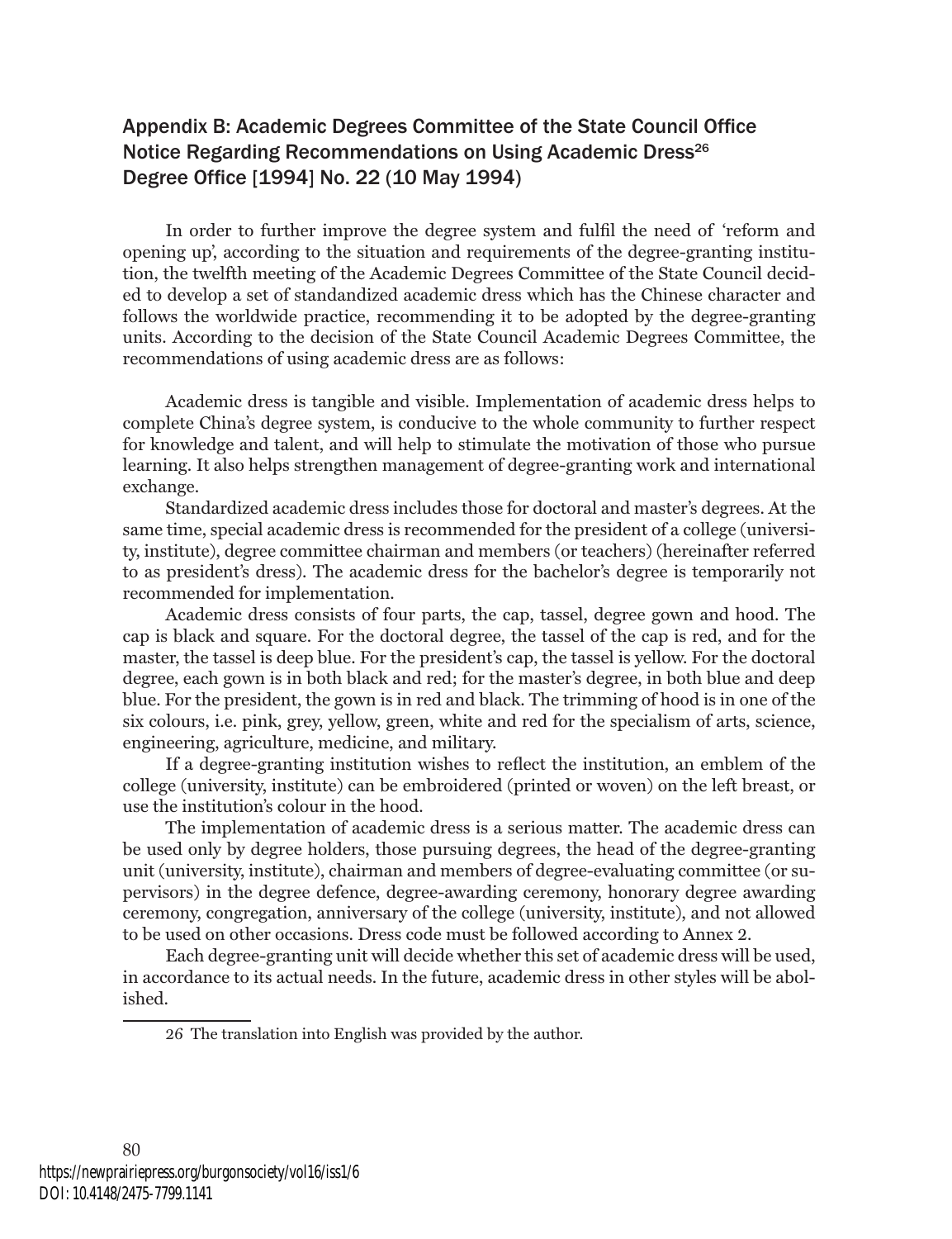As special clothing, academic dress must be made in strict accordance with technical standards. Each degree-granting unit in accordance with the provision of the technical standard can make the dress itself or commission it to be made. For the relevant technical standards and issues about making academic dress, please contact the School of Fashion or Research Office of Beijing Institute of Fashion Technology.

Each degree-granting unit has to keep custody and manage the use of academic dress in a stringent manner

Enclosures: 'Sample of the academic dress' and 'dress code for academic dress'.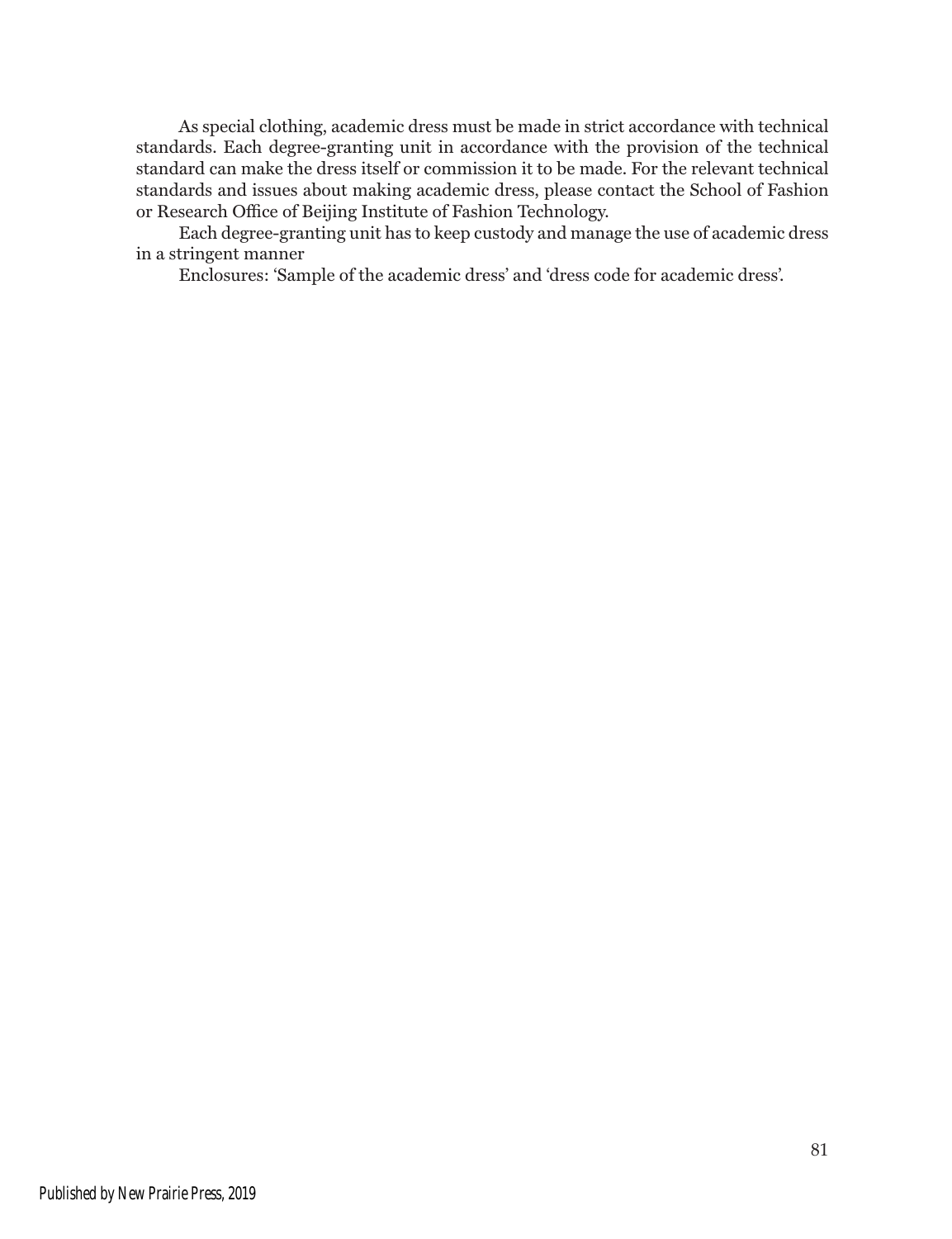# **Sample of Academic Dress**

(学位服简样)







FIG. B1 Master FIG. B2 Doctor FIG. B3 Supervisor



FIG. B4 Hood and cap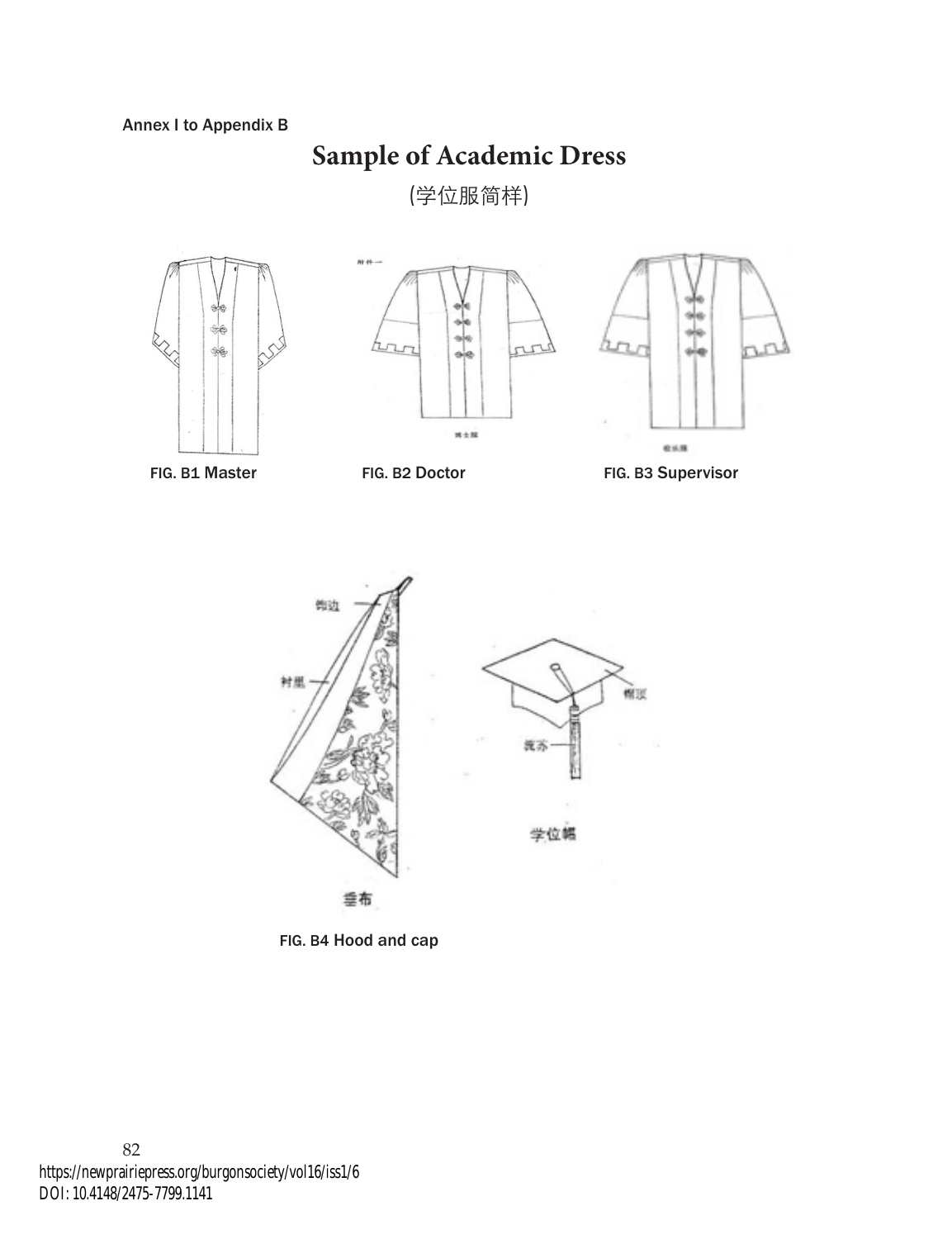## Annex II to Appendix B

## Dress code<sup>27</sup>

Academic dress is tangible and visible. Implementation of academic dress helps to complete China's degree system, is conducive to the whole community to further respect for knowledge and talent, and will help to stimulate the motivation of those who pursue education. It also helps strengthen management of degree-granting work and international exchange.

The implementation of academic dress is a serious matter. The academic dress can be used only by degree holders, those pursuing degrees, the head of the degree-granting unit (university, institute), chairman and members of degree-evaluating committee (or supervisors) in the degree defence, degree-awarding ceremony, honorary degree awarding ceremony, congregation, anniversary of the college (university, institute), and not allowed to be used on other occasions.

Academic dress is specialized clothing, the dress code must follow the following requirements:

### *1. Cap*

It is square and black.

When wearing academic caps, the lace-up opening of the skull<sup>28</sup> is placed at the back of the head and the top of the hat should be parallel to the ground.

### *2. Tassel*

For the doctoral degree it is in red, for the master's degree in blue and yellow for the head of college (university and institute).

The tassel hangs from the top of the cap over the edge.

Before a degree has been granted, the tassel hangs on the front right-hand side in the mid-point of the side of the cap. In congregation, after the granting of the degree, the chairman of the degree committee (or head of College, University and Institute) will move the tassel from the front right to the front left-hand side in the mid-point and allow it to hang naturally.

### *3. Gown*

The doctoral gown is in black and red, master's gown is in blue and deep blue and for the president, the gown is in red and black.

The gown should fit the body naturally and there shall not be other clothing on top of the gown.

### *4. Hood*

It is in the form of a triangular cowl. The trimming of the hood is in one of the six colours, i.e. pink, grey, yellow, green, white, and red for the specialities in arts, science, engineering, agriculture, medicine, and military. [The colour of the shell of the hood is not specified in the recommendations but it seems that black colour is usually adopted.]

<sup>27</sup> The translation in English is provided by the author.

<sup>28</sup> See Ko, p. 66. —Ed.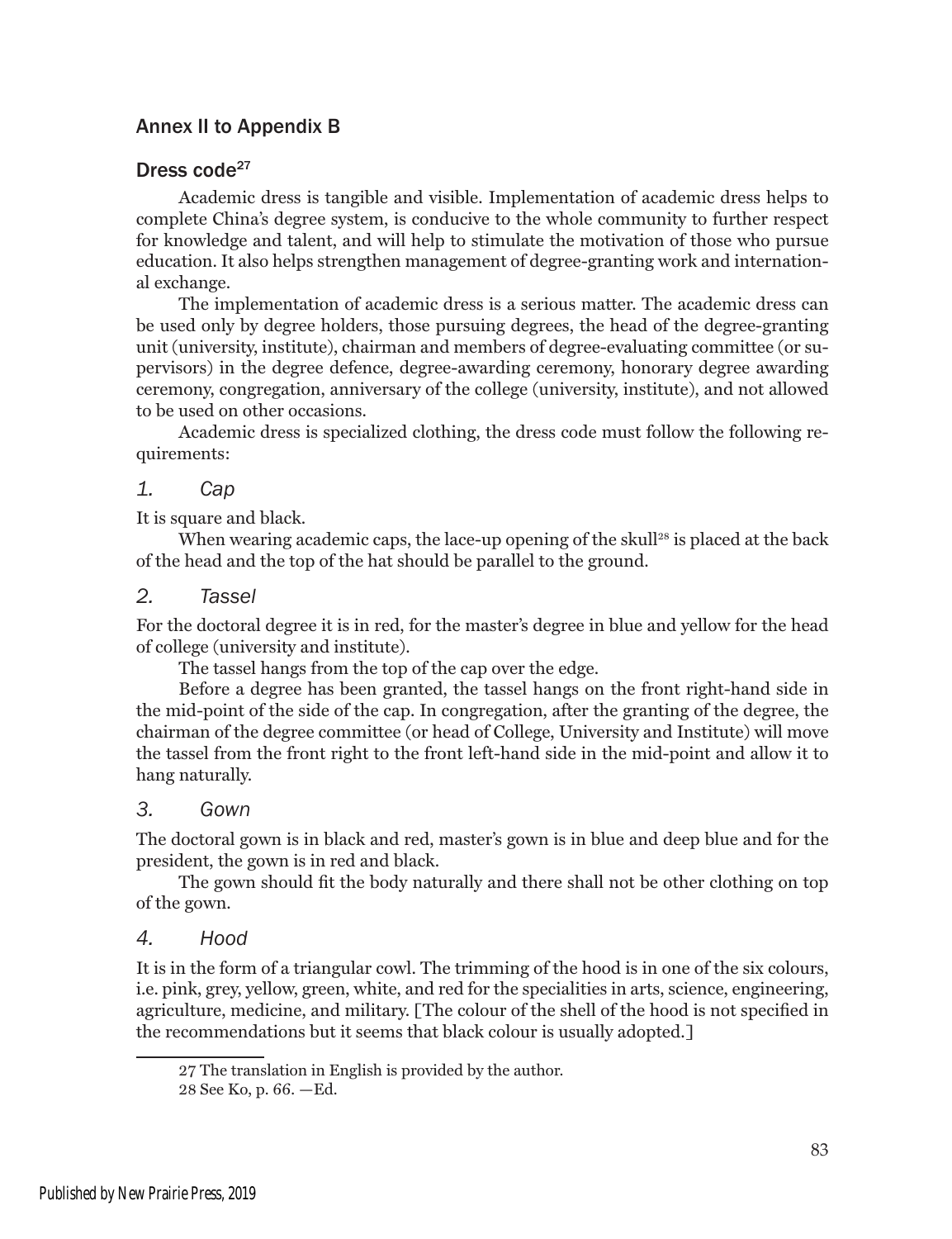The hood is worn outside the gown, its neckband draped over the shoulder. The loop of the hood is attached to the top button of the academic dress. The cowl hangs down the back. The hood follows the specialities of arts, science, engineering, agriculture, medicine and military.

## *5. Additional clothing*

**Inside clothing**: Should be in white or pale in colour, with tie for gentlemen and ladies may wear a scarf.

**Trousers**: Gentlemen in dark colour trousers; ladies may wear dark trousers or a plain skirt.

**Shoes**: Should be dark in colour.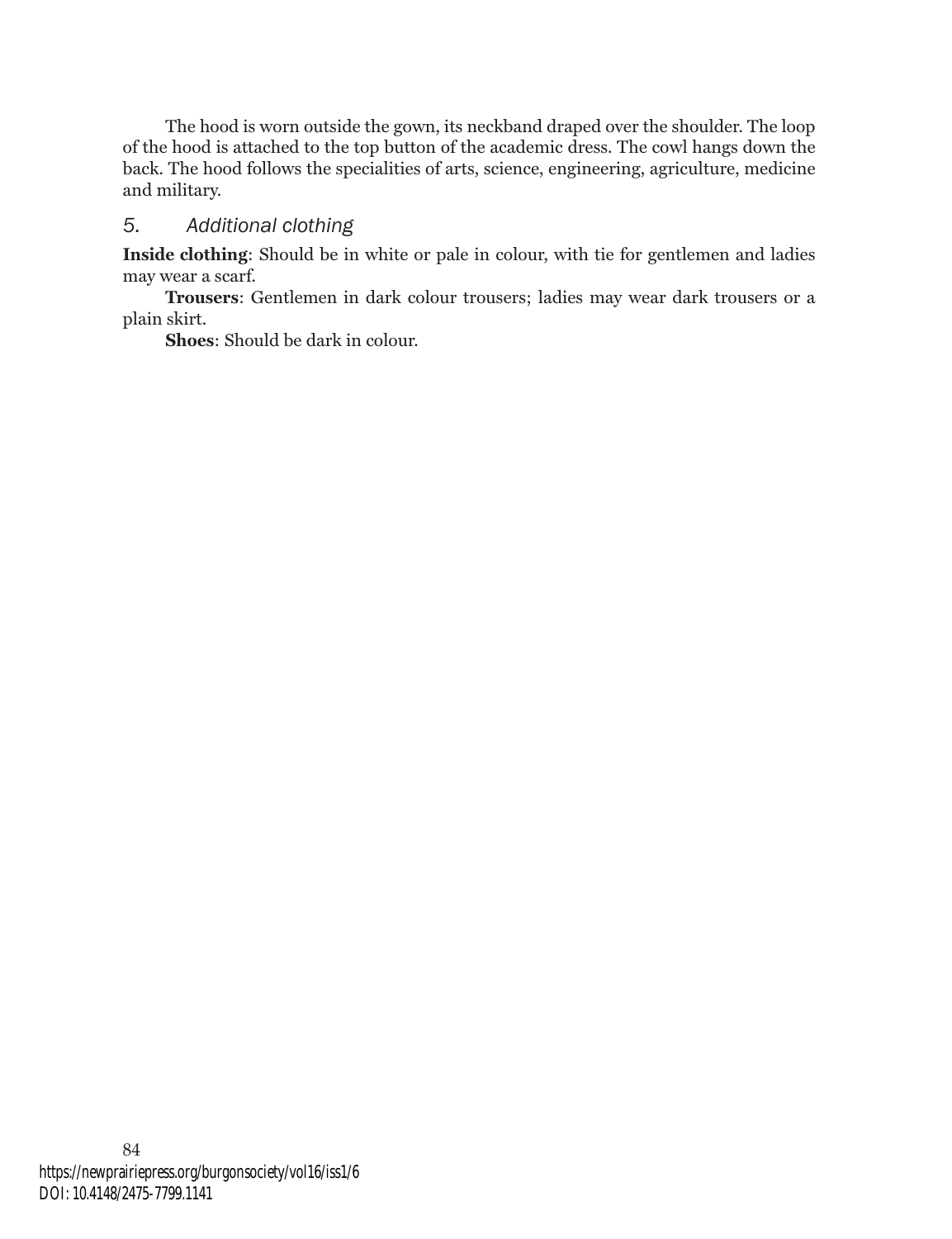## Appendix C: Specification of Academic Dress of Xiamen University <sup>29</sup>

厦门大学学位服标准规范

In accordance with the 'Notice Regarding Recommendations on Using Academic Dress' issued by the Degree Office of the Academic Degrees Committee of the State Council Office [1994], No. 22 (10 May 1994), to set a standard for the academic dress in congregation for our university, taking into account of the characteristics of the university, the specification of the academic dress of Xiamen University is as follows:

## *1. Types of academic dress*

The types of academic dress include those for president, supervisor, doctoral degree, master's degree and bachelor's degree.

## *2. Parts of academic dress and specification*

Academic dress has four parts: cap, tassel, gown and hood.

A. Cap

For cap, it is of a standard size: 25 cm x 25 cm

B. Tassel

The total length is 40 cm and the length of the tassel is 20 cm

C. Gown

There are four sizes: 185 cm and above, 175–185 cm, 165–175 cm, and 155–165 cm.

At the left-hand side of the first button in the major colour of the gown the yellow emblem (size is 6.5 cm x 6.5 cm) of the university is embroidered.

The 'Great Wall' pattern is embroidered on the cuff of the sleeve.

Black Chinese-style good luck buttons  $(\text{Im} \boxplus \text{H}^{30})$  are used on the front of the gown. [An example in pink is seen in Fig. 9.]

D. Hood

It is in the form of triangular cowl. For the hood, the longest side is 80 cm and the shortest side is 30 cm. The Chinese ethnic pattern shall be used.

## *3. Occasions for using academic dress*

Academic dress is allowed to be used only by degree holders, those pursuing degrees, leaders of the university, supervisor in the degree defence, and during the degree-awarding ceremony, honorary degree awarding ceremony, and congregation.

## *4. Categories of academic gown*

There are five categories of academic dress: president, supervisor, doctoral degree, master's degree, bachelor's degree. Although the president and supervisor share the same gown, the major difference lies in the hood, which is gold for the president. For a supervisor, he/she

<sup>29</sup> The translation into English was provided by the author.

<sup>30</sup> An example of the Good Luck button is taken from Taobao as shown in Fig. 9, p. 75. At <https://world.taobao.com/item/25154008320.htm?spm=a312a.7728556.201601086188259.4 .J7nPUS&scm=1007.12679.24488.25154008320> [retrieved 1 Aug. 2016].